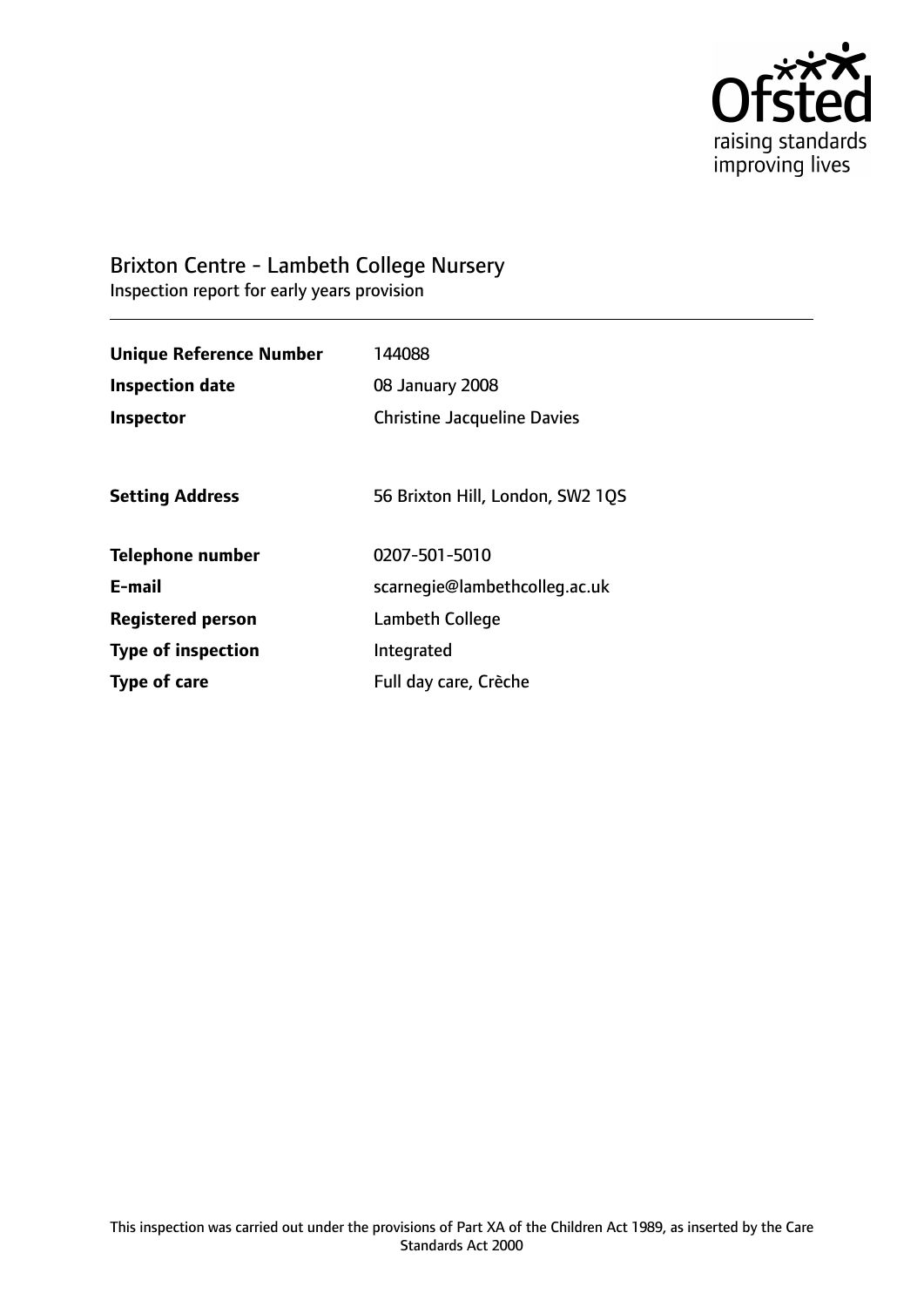#### **ABOUT THIS INSPECTION**

The purpose of this inspection is to assure government, parents and the public of the quality of childcare and, if applicable, of nursery education. The inspection was carried out under Part XA Children Act 1989 asintroduced by the Care Standards Act 2000 and, where nursery education is provided, under Schedule 26 of the School Standards and Framework Act 1998.

This report details the main strengths and any areas for improvement identified during the inspection. The judgements included in the report are made in relation to the outcomes for children set out in the Children Act 2004; the National Standards for under 8s day care and childminding; and, where nursery education is provided, the *Curriculum guidance for the foundation stage.*

The report includes information on any complaints about the childcare provision which Ofsted has received since the last inspection or registration or 1 April 2004 whichever is the later.

#### **The key inspection judgements and what they mean**

*Outstanding: this aspect of the provision is of exceptionally high quality Good: this aspect of the provision is strong Satisfactory: this aspect of the provision is sound Inadequate: this aspect of the provision is not good enough*

For more information about early years inspections, please see the booklet *Are you ready for your inspection?* which is available from Ofsted's website: *www.ofsted.gov.uk.*

### **THE QUALITY AND STANDARDS OF THE CARE AND NURSERY EDUCATION**

On the basis of the evidence collected on this inspection:

The quality and standards of the care are good. The registered person meets the National Standards for under 8s day care and childminding.

The quality and standards of the nursery education are satisfactory.

#### **WHAT SORT OF SETTING IS IT?**

Lambeth College Nursery was registered in 1995. It is located at the Brixton Centre, in the London borough of Lambeth and is one of two nurseries run by Lambeth College. The nursery is primarily for the students attending the college. The premises consist of two play rooms and a secure garden area. The nursery is open during term time, from 08.30 to 17.30, Monday to Friday. A maximum of 40 children aged two to five years may attend the nursery at any one time. There are currently 58 children aged from two to under five years on roll attending both full time and part time places. Of these, 28 children aged three and four years receive funding for nursery education. The nursery provides support for children who have a learning disability and those who speak English as an additional language. The nursery employs seven staff, all of whom hold an appropriate Early Years qualification. The nursery receives support from the Early Years Development and Childcare Partnership.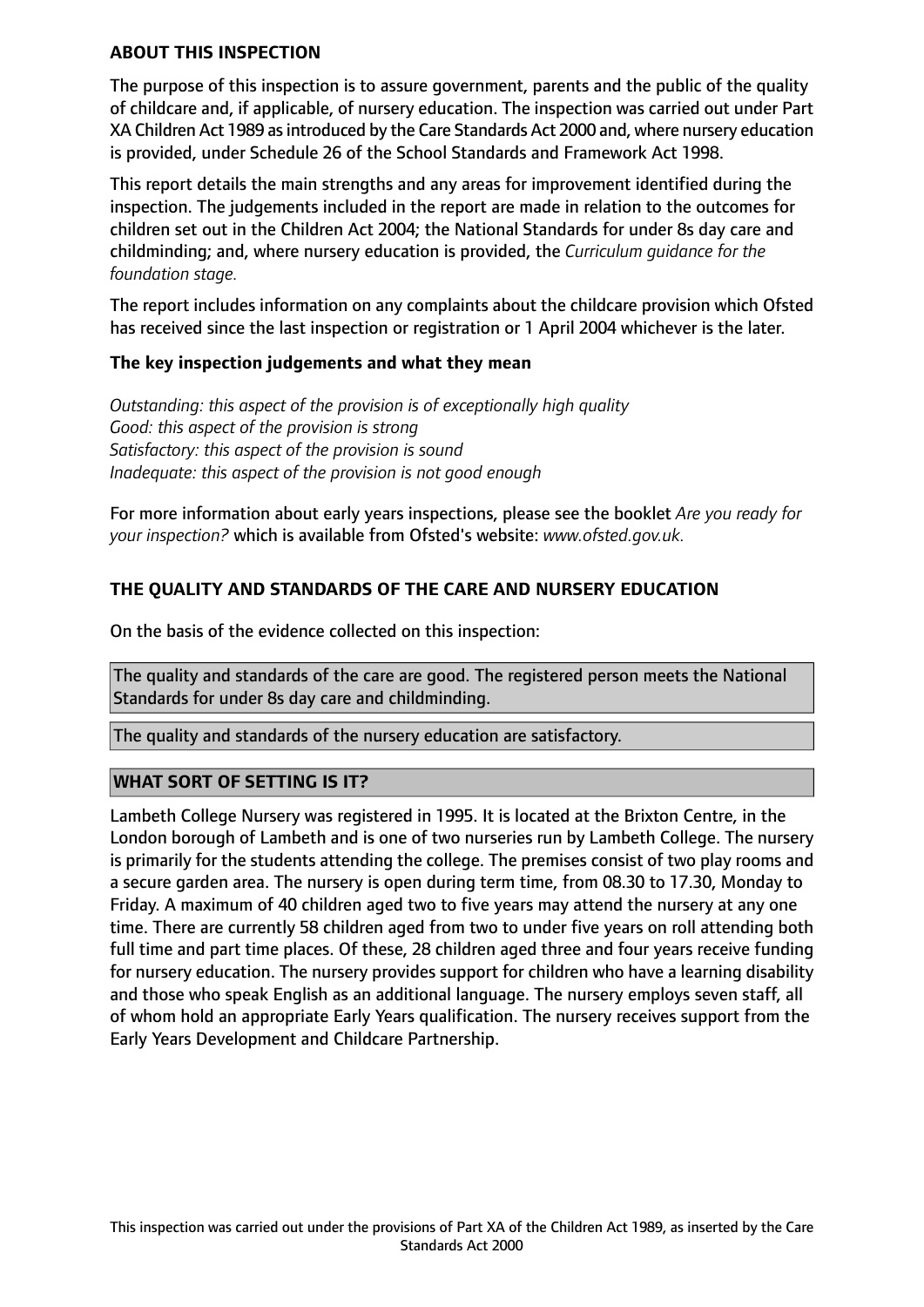#### **Helping children to be healthy**

The provision is good.

Rigorous cleaning routines ensure that children are cared for in a clean environment and that their good health is promoted. Children learn about the importance of good hygiene as they wash their hands after using the toilet or before handling food, minimising the risk of cross infection. Good procedures are in place for administering medication including obtaining written consent and keeping appropriate records, signed by parents. In addition to this, there are named first aiders on the premises who are able to respond appropriately to accidents should they occur. This ensures that children's health and welfare is safeguarded. Children benefit from a balanced diet which takesinto account their dietary needs. Staff responsible for the preparation of food on the premises, are suitably trained in basic food hygiene. Children have opportunities to be active outdoors and are able to use a range of equipment that promotes their growing physical skills. Children are able to rest according to their needs.

### **Protecting children from harm or neglect and helping them stay safe**

The provision is good.

The nursery has rigorous systems in place which ensure that children's overall welfare, health and safety is promoted. Risk assessments are undertaken on a regular basis and staff ensure that toys, equipment and resources meet safety standards, enabling children to play freely and independently. However, staff have not ensured that plastic bags hanging on the children's individual pegs are kept out of reach to children, potentially compromising their safety. Good attention is paid to fire safety and evacuation procedures are clearly displayed. Good procedures for the arrival and departure of children are in place and children are supervised at all times, helping to protect them from harm. Staff have a secure understanding of safeguarding procedures and are aware of steps to follow should they have a concern about any children in their care, helping to promote the overall well-being of children.

### **Helping children achieve well and enjoy what they do**

The provision is good.

Children under three benefit from an organised environment which promotes independent learning. For example, resources are low level and within easy reach to children. Activities are age and developmentally appropriate and staff have a good understanding of the needs of under three year olds. They ensure that planning reflects the Birth to three matters framework which contributes to children's overall development. Activities are evaluated and focus activities clearly identify how children with differing abilities are catered for. Children enjoy a good range of creative activities and particularly enjoy experimenting with custard, play dough and sand. Staff provide good support and guidance to those children who require additional help when using resources and play equipment. Children express their ideas through a range of activities, such as painting, role play and constructional materials, enabling them to develop first hand learning experiences through play.

### Nursery Education

The quality of teaching and learning is satisfactory. Children make steady progress across the areas of learning because staff have a satisfactory knowledge of the Foundation Stage curriculum. Planning occurs on a weekly basis and demonstratesthat children have opportunities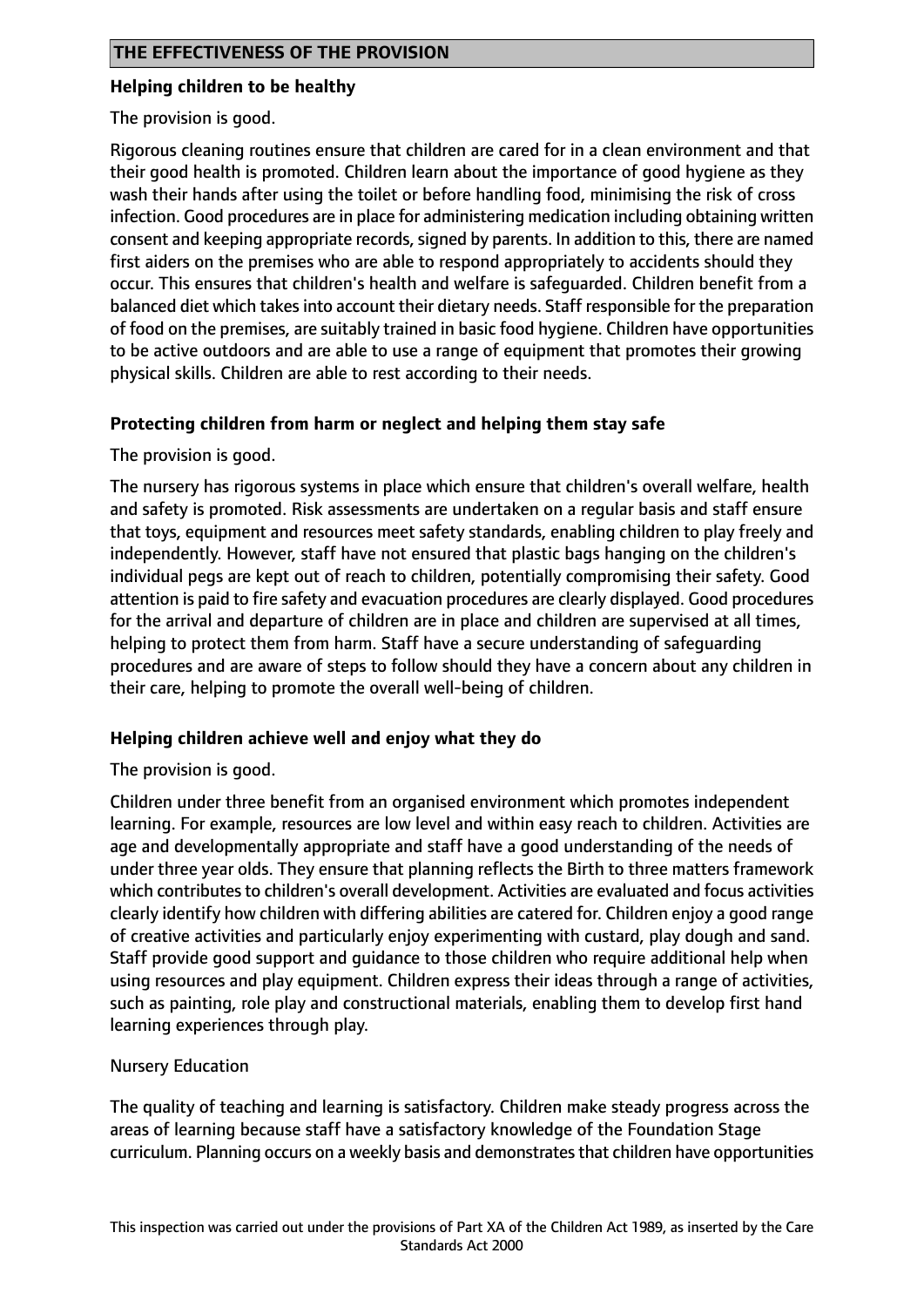for both structured and free play, however, plans are not consistently evaluated and do not clearly identify how activities are adapted to meet individual capabilities. The room is organised so that children can choose activities easily. For example, resources are stored at a low level. However, during some periods of free play, some children lack sufficient support and guidance from staff to enable them to learn appropriately through independent play. As a result, some children wander aimlessly around the room and do not achieve as much as they could. Assessment procedures are in place but do not clearly show how children's progress is tracked.

Despite this, children enjoy a range of activities throughout the day, that build on their communication, language and literacy skills. They listen to stories, sing songs and have access to a selection of resources for mark making. However, there are few opportunities for children to pay close attention to the features and purpose of the written language in their surroundings and see their own attempts at writing displayed. Children show a growing knowledge of counting and have access to a range of activities that support their mathematical development. However, staff do not consistently introduce mathematical vocabulary during play to help children develop their problem-solving skills or extend their knowledge of shape and pattern. Children's physical development is promoted well and they have opportunities to use a range of small and large equipment to develop their coordination, negotiation skills and spatial awareness.

### **Helping children make a positive contribution**

The provision is good.

Children's spiritual, moral, social and cultural development is fostered. Children are happy and play well together, developing their confidence. Staff set realistic boundaries when managing behaviour, which means that children behave well. Children are treated with equal concern and benefit from an inclusive environment. They are valued and respected and have access to broad range of resources that reflect diversity. Children learn about themselves and the wider community via planned topics and discussions. Children with learning difficulties and disabilities are well supported within the setting. Good communication between staff and parents enable children's individual needs to be met. Settling in procedures for new children are sound and a key worker system is in place to help children feel settled and secure. Parents are encouraged to express their views and a detailed complaints procedure is in place.

Partnership with parents and carers who receive nursery education is good. Parents have opportunities to attend regular reviews about their child's progress and are also kept informed on a daily informal basis. Information about the Foundation Stage curriculum is provided within the setting, helping parents to be more aware of children's learning and development.

### **Organisation**

The organisation is good.

Thorough recruitment procedures and safeguarding checks are in place, which ensure that staff are suitable to work with children. For example, all staff working in the nursery are required to have an enhanced criminal record check. Detailed policies and procedures contribute to the safe and efficient management of the setting. Staff development is a high priority and regular meetings are held with staff to discuss practice issues and ensure consistency. All staff have job descriptions so that they are clear about their roles and responsibilities. All required documentation is in place and is updated when necessary. Activities are well organised and a flexible routine is in place.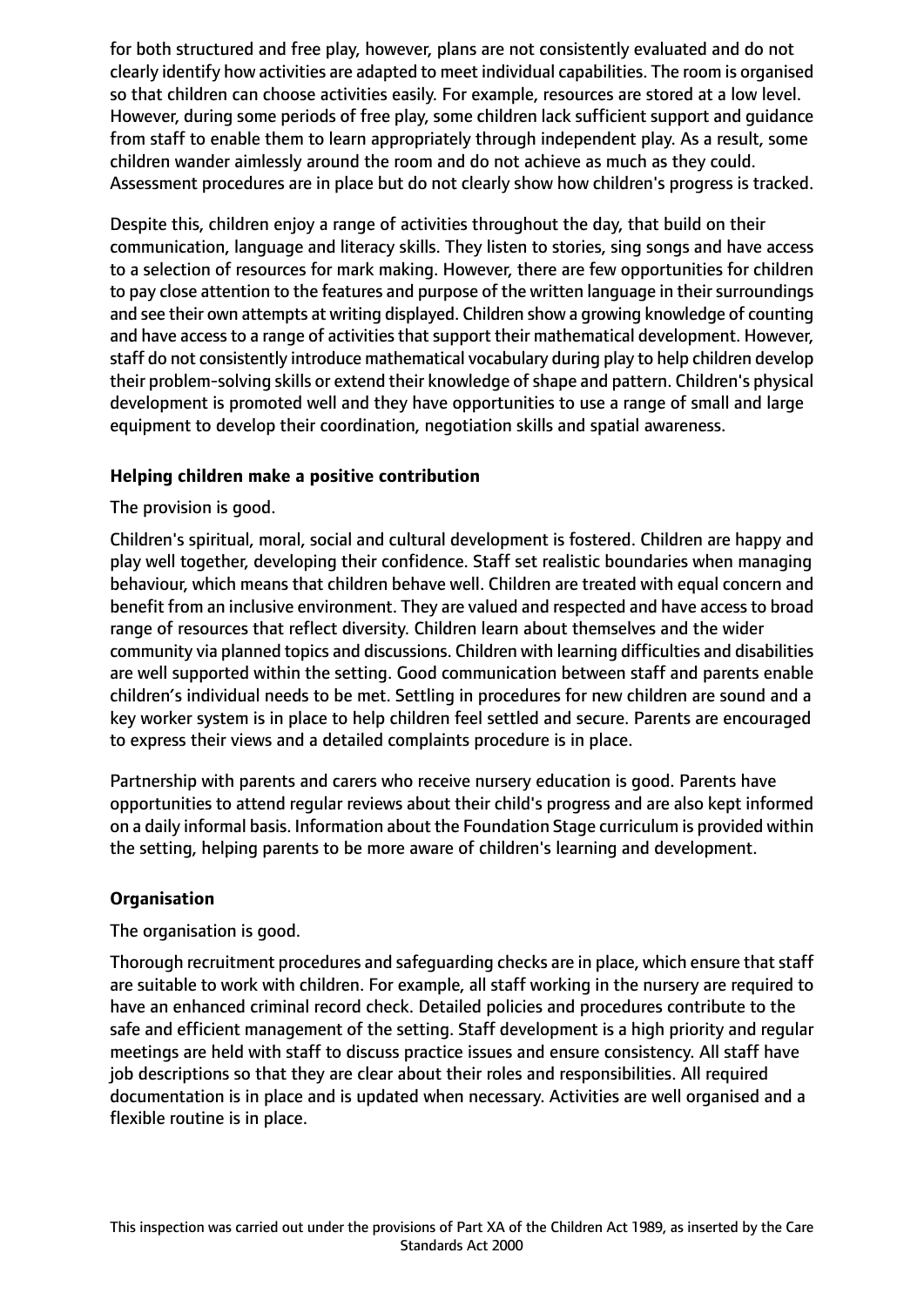Leadership and management of nursery education is satisfactory. Current monitoring systems are still being developed and the manager is aware that gaps in children's learning are not always addressed quickly. Assessment procedures are unclear and require further development to enable children's progress to be tracked more clearly and effectively. Overall, the setting meets the needs of the range of children for whom they provide.

## **Improvements since the last inspection**

The previous care inspection recommended that the provider ensure that the outdoor area is made safe. Key issues from the previous nursery education inspection recommended that the provider introduce a rigorous system to monitor and evaluate the quality of teaching and planning, and also to review the grouping of three and four year olds to enable individual development to be catered for during adult led activities.

Since the previous inspection, the provider has made satisfactory improvements. New fencing has been fitted in the outdoor area and a limit has been placed on how many children can use the outdoor area at any one time, reducing the risk of accidental injury. The provider has identified the strengths and areas requiring improvement across the areas of learning, but is still developing planning and assessment procedures so that children with differing abilities are catered for more effectively.

## **Complaints since the last inspection**

Since the last inspection there have been no complaints made to Ofsted that required the provider or Ofsted to take any action in order to meet the National Standards.

The provider is required to keep a record of complaints made by parents, which they can see on request. The complaints record may contain complaints other than those made to Ofsted.

## **THE QUALITY AND STANDARDS OF THE CARE AND NURSERY EDUCATION**

On the basis of the evidence collected on this inspection:

The quality and standards of the care are good. The registered person meets the National Standards for under 8s day care and childminding.

The quality and standards of the nursery education are satisfactory.

### **WHAT MUST BE DONE TO SECURE FUTURE IMPROVEMENT?**

### **The quality and standards of the care**

To improve the quality and standards of care further the registered person should take account of the following recommendation(s):

• ensure plastic bags are not stored within reach to children

### **The quality and standards of the nursery education**

To improve the quality and standards of nursery education further the registered person should take account of the following recommendation(s):

•ensure that planning identifies the next steps for children